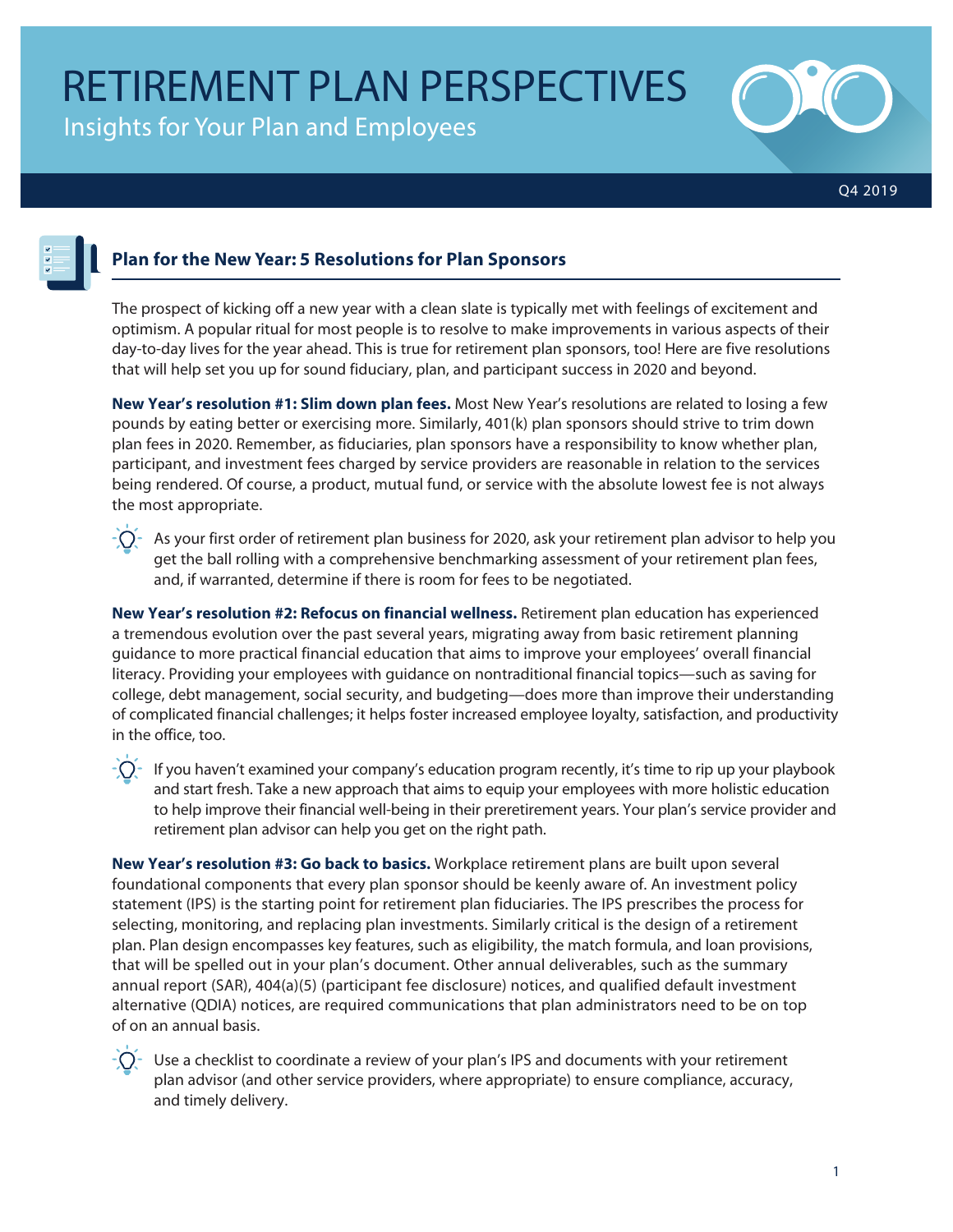#### **Plan for the New Year: 5 Resolutions for Plan Sponsors** *(continued)*

**New Year's resolution #4: Modernize your plan.** Just like that new gadget you may have had on your wish list for the holidays, retirement plan service providers are constantly unveiling features to ease the burden on retirement plan sponsors. Technological tools, resources, and advancements are being designed not only to help plan sponsors manage their fiduciary duties but also to streamline the plan administration process. Through your plan's recordkeeper or third-party administrator (TPA), employees have access to more impactful saving and investment resources than ever before—all designed to help them stay on track with their savings goals.



 $-\tilde{Q}$  Ask your plan providers if there are any features, tools, or enhanced technology that you aren't currently taking advantage of. They could make your job easier!

**New Year's resolution #5: Get organized.** Everyone appreciates a good cleaning. But when it comes to plan-related documents, don't wait until next spring to get organized! In order to satisfy ERISA's record-retention requirement, plan sponsors should maintain a well-organized file (both hard copy and virtual versions are acceptable) that consists of important 401(k) plan documents, service provider correspondence, contracts, forms, agreements, and other documentation that backs up your process for making plan-related decisions. In addition, in the event of an audit, your file will ensure that you are well-prepared.



Enlist the help of your plan's recordkeeper or TPA to help you determine which documents need to be stored in your file (and for how long).

# **Key Retirement Plan Dates and Deadlines for 2020**

Workplace retirement plans are governed by copious dates and deadlines that all 401(k) plan administrators should be aware of. Below are some key dates to keep in mind. Coordinate the timely completion of important retirement plan tasks with your recordkeeper or TPA. **Please note:** The list below is not exhaustive, and dates are based on a calendar-year plan.

# **January**

• **31:** Form 1099-R due to participants to report 2019 distributions

## **March**

- **15\*:** Deadline for ADP/ACP corrective distributions to be processed without excise penalty
- **15\*:** Fund employer contributions (for partnerships)

## **April**

- **15:** Deadline to distribute 2019 402(g) excess deferrals
- **15:** Fund employer contributions (for corporations)

## **July**

• **31:** File IRS Form 5500 (or file Form 5558 to request an extension to file Form 5500)

## **September**

• **15:** Fund employer contributions (if an extension was filed)

*\*Generally, when the due date for an IRS or Department of Labor (DOL) form falls on Saturday, Sunday, or a legal holiday, the deadline is extended to the next business day. Please confirm these due dates with your plan's service provider.*